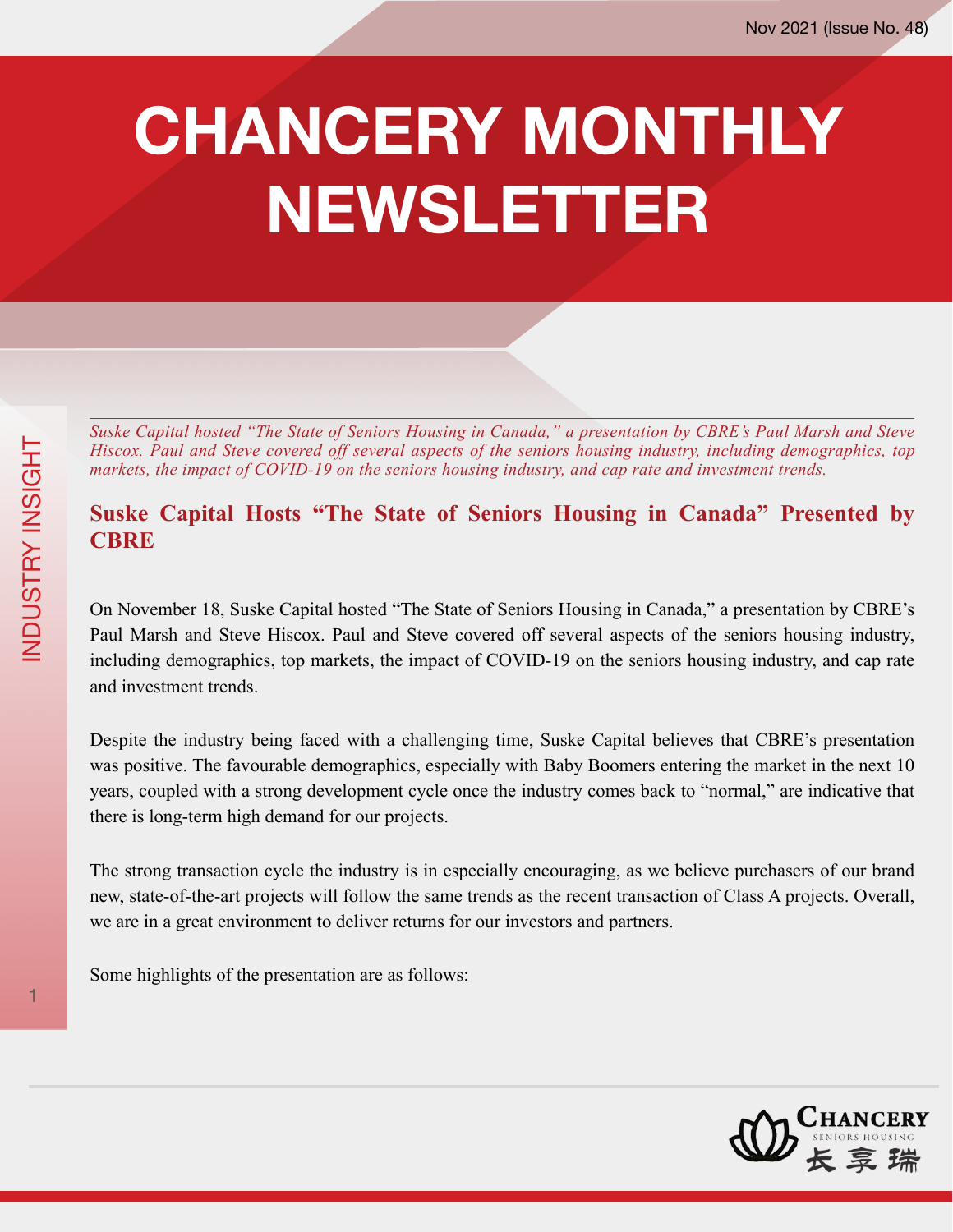## **CHANCERY MONTHLY**

The **demographics are highly favourable in the 85+ and centenarian cohorts**. In the former, the 10- and 20-year growth rate is estimated to be 32% and 117%, respectively. Notably, the latter, once a relatively uncommon phenomenon, is showing the largest growth in any age cohort with growth rate of 90% and 149%, respectively. In contrast, the 10- and 20-year growth rate for the overall population is estimated to be 8% and 18%, respectively.

**Baby Boomers started to turn 75 in 2021** and are 10 years away from the 85+ cohort when they start to enter the seniors housing market. After that, there is a long growth projection of 29 years when the youngest of the baby boomers turn 85.

**The industry experienced a nationwide increase in vacancy between 2020 and 2021 due to the COVID-19 pandemic**. The increase in vacancy ranged approximately between 6% - 11.7% (with the exception of the Maritime provinces that were minimally impacted by COVID-19). Alberta experienced the highest increase in vacancy of 11.7%.

T**he major players are not starting new projects** but continuing with projects already in construction. This has more to do with uncertainty in conditions such as construction pricing and the pandemic than a lack of desire to develop more new projects. For the time being, development focus has shifted to LTC from retirement with LTC ("C" beds) rebuilds still active.

The major players have also been dealing with bad press over the number of deaths in LTC residences from the COVID-19 pandemic. Despite the coverage in the regular news cycle, **CBRE pointed out two studies from Statistics Canada and the Canadian Institute for Health Information that showed that for-profit status was not statistically significant in contributing to severity of outbreaks and resident mortality rate.** In addition, though seniors homes accounted for 80% of deaths in the first wave, outbreaks occurred in about 1/3 of all LTC and retirement residences. US data showed deaths in seniors homes due to COVID were not statistically different than in the surrounding community.

**The development cycle still remains strong, but is currently on hold,** with a focus instead on a transaction cycle in the industry. However, the need for development is still there: currently there are approximately 300 new projects or 53,000+ suites tracking nationally. **The industry will still need approximately 650 new residences nationally over the next 10 years to keep up with the status quo**.